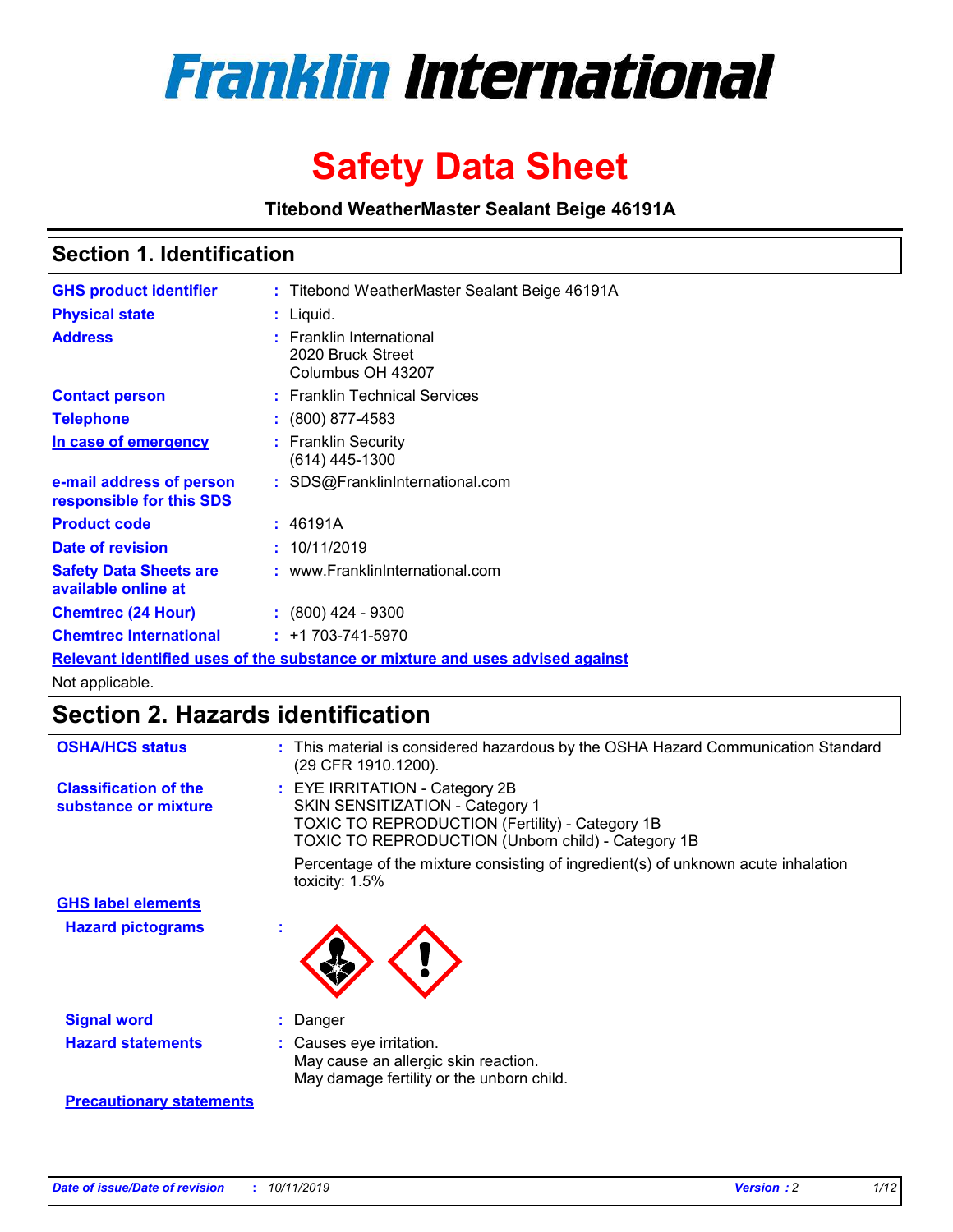# **Section 2. Hazards identification**

| <b>Prevention</b>                          | : Obtain special instructions before use. Do not handle until all safety precautions have<br>been read and understood. Wear protective gloves. Wear eye or face protection.<br>Wear protective clothing. Avoid breathing vapor. Wash hands thoroughly after handling.<br>Contaminated work clothing must not be allowed out of the workplace.                                                        |
|--------------------------------------------|------------------------------------------------------------------------------------------------------------------------------------------------------------------------------------------------------------------------------------------------------------------------------------------------------------------------------------------------------------------------------------------------------|
| <b>Response</b>                            | : IF exposed or concerned: Get medical attention. IF ON SKIN: Wash with plenty of<br>soap and water. Wash contaminated clothing before reuse. If skin irritation or rash<br>occurs: Get medical attention. IF IN EYES: Rinse cautiously with water for several<br>minutes. Remove contact lenses, if present and easy to do. Continue rinsing. If eye<br>irritation persists: Get medical attention. |
| <b>Storage</b>                             | : Store locked up.                                                                                                                                                                                                                                                                                                                                                                                   |
| <b>Disposal</b>                            | : Dispose of contents and container in accordance with all local, regional, national and<br>international regulations.                                                                                                                                                                                                                                                                               |
| <b>Hazards not otherwise</b><br>classified | : Product generates methanol during cure.                                                                                                                                                                                                                                                                                                                                                            |
|                                            |                                                                                                                                                                                                                                                                                                                                                                                                      |

# **Section 3. Composition/information on ingredients**

| <b>Substance/mixture</b><br>Mixture                  |                   |                     |
|------------------------------------------------------|-------------------|---------------------|
| <b>Ingredient name</b>                               | $\frac{9}{6}$     | <b>CAS number</b>   |
| 3-aminopropyltriethoxysilane<br>Dibutyltin dilaurate | l≤3<br>$\leq 0.3$ | 919-30-2<br>77-58-7 |

Any concentration shown as a range is to protect confidentiality or is due to batch variation.

**There are no additional ingredients present which, within the current knowledge of the supplier and in the concentrations applicable, are classified as hazardous to health or the environment and hence require reporting in this section.**

**Occupational exposure limits, if available, are listed in Section 8.**

# **Section 4. First aid measures**

| <b>Description of necessary first aid measures</b> |                                                                                                                                                                                                                                                                                                                                                                                                                                                                                                                                                                                                                                                                                                                                                                           |  |  |  |
|----------------------------------------------------|---------------------------------------------------------------------------------------------------------------------------------------------------------------------------------------------------------------------------------------------------------------------------------------------------------------------------------------------------------------------------------------------------------------------------------------------------------------------------------------------------------------------------------------------------------------------------------------------------------------------------------------------------------------------------------------------------------------------------------------------------------------------------|--|--|--|
| <b>Eye contact</b>                                 | : Immediately flush eyes with plenty of water, occasionally lifting the upper and lower<br>eyelids. Check for and remove any contact lenses. Continue to rinse for at least 10<br>minutes. If irritation persists, get medical attention.                                                                                                                                                                                                                                                                                                                                                                                                                                                                                                                                 |  |  |  |
| <b>Inhalation</b>                                  | : Remove victim to fresh air and keep at rest in a position comfortable for breathing. If<br>not breathing, if breathing is irregular or if respiratory arrest occurs, provide artificial<br>respiration or oxygen by trained personnel. It may be dangerous to the person providing<br>aid to give mouth-to-mouth resuscitation. Get medical attention. If unconscious, place<br>in recovery position and get medical attention immediately. Maintain an open airway.<br>Loosen tight clothing such as a collar, tie, belt or waistband. In case of inhalation of<br>decomposition products in a fire, symptoms may be delayed. The exposed person may<br>need to be kept under medical surveillance for 48 hours.                                                       |  |  |  |
| <b>Skin contact</b>                                | : Wash with plenty of soap and water. Remove contaminated clothing and shoes. Wash<br>contaminated clothing thoroughly with water before removing it, or wear gloves.<br>Continue to rinse for at least 10 minutes. Get medical attention. In the event of any<br>complaints or symptoms, avoid further exposure. Wash clothing before reuse. Clean<br>shoes thoroughly before reuse.                                                                                                                                                                                                                                                                                                                                                                                     |  |  |  |
| <b>Ingestion</b>                                   | : Wash out mouth with water. Remove dentures if any. Remove victim to fresh air and<br>keep at rest in a position comfortable for breathing. If material has been swallowed and<br>the exposed person is conscious, give small quantities of water to drink. Stop if the<br>exposed person feels sick as vomiting may be dangerous. Do not induce vomiting<br>unless directed to do so by medical personnel. If vomiting occurs, the head should be<br>kept low so that vomit does not enter the lungs. Get medical attention. Never give<br>anything by mouth to an unconscious person. If unconscious, place in recovery position<br>and get medical attention immediately. Maintain an open airway. Loosen tight clothing<br>such as a collar, tie, belt or waistband. |  |  |  |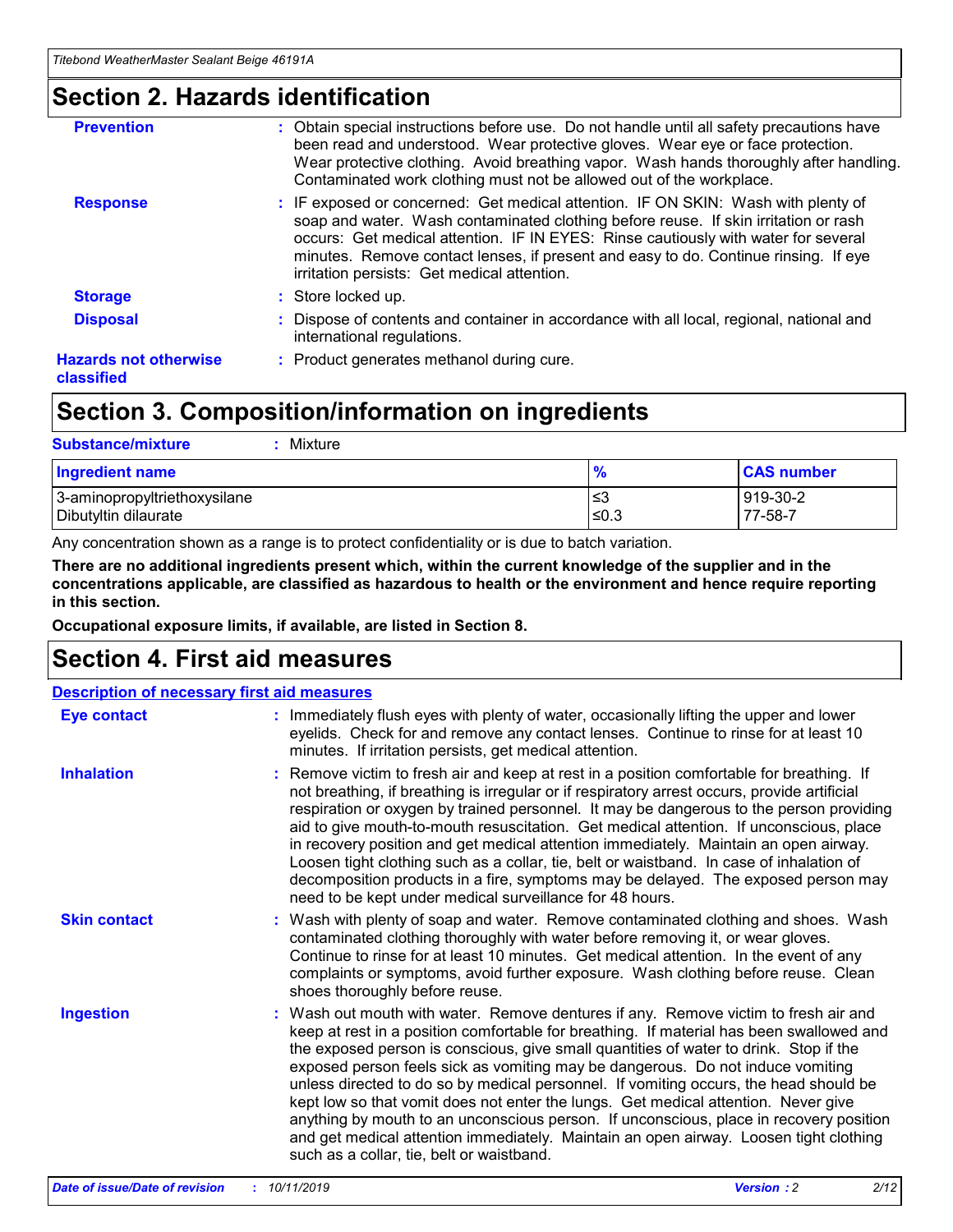# **Section 4. First aid measures**

| Most important symptoms/effects, acute and delayed |  |                                                                                                                                                                                                                                                                                                                                                                                                                 |  |  |
|----------------------------------------------------|--|-----------------------------------------------------------------------------------------------------------------------------------------------------------------------------------------------------------------------------------------------------------------------------------------------------------------------------------------------------------------------------------------------------------------|--|--|
| <b>Potential acute health effects</b>              |  |                                                                                                                                                                                                                                                                                                                                                                                                                 |  |  |
| <b>Eye contact</b>                                 |  | : May cause eye irritation.                                                                                                                                                                                                                                                                                                                                                                                     |  |  |
| <b>Inhalation</b>                                  |  | : No known significant effects or critical hazards.                                                                                                                                                                                                                                                                                                                                                             |  |  |
| <b>Skin contact</b>                                |  | : May cause skin irritation.                                                                                                                                                                                                                                                                                                                                                                                    |  |  |
| <b>Ingestion</b>                                   |  | : No known significant effects or critical hazards.                                                                                                                                                                                                                                                                                                                                                             |  |  |
| Over-exposure signs/symptoms                       |  |                                                                                                                                                                                                                                                                                                                                                                                                                 |  |  |
| <b>Eye contact</b>                                 |  | : Adverse symptoms may include the following:<br>irritation<br>watering<br>redness                                                                                                                                                                                                                                                                                                                              |  |  |
| <b>Inhalation</b>                                  |  | : Adverse symptoms may include the following:<br>reduced fetal weight<br>increase in fetal deaths<br>skeletal malformations                                                                                                                                                                                                                                                                                     |  |  |
| <b>Skin contact</b>                                |  | : Adverse symptoms may include the following:<br>irritation<br>redness<br>reduced fetal weight<br>increase in fetal deaths<br>skeletal malformations                                                                                                                                                                                                                                                            |  |  |
| <b>Ingestion</b>                                   |  | : Adverse symptoms may include the following:<br>reduced fetal weight<br>increase in fetal deaths<br>skeletal malformations                                                                                                                                                                                                                                                                                     |  |  |
|                                                    |  | <b>Indication of immediate medical attention and special treatment needed, if necessary</b>                                                                                                                                                                                                                                                                                                                     |  |  |
| <b>Notes to physician</b>                          |  | : In case of inhalation of decomposition products in a fire, symptoms may be delayed.<br>The exposed person may need to be kept under medical surveillance for 48 hours.                                                                                                                                                                                                                                        |  |  |
| <b>Specific treatments</b>                         |  | : No specific treatment.                                                                                                                                                                                                                                                                                                                                                                                        |  |  |
| <b>Protection of first-aiders</b>                  |  | : No action shall be taken involving any personal risk or without suitable training. If it is<br>suspected that fumes are still present, the rescuer should wear an appropriate mask or<br>self-contained breathing apparatus. It may be dangerous to the person providing aid to<br>give mouth-to-mouth resuscitation. Wash contaminated clothing thoroughly with water<br>before removing it, or wear gloves. |  |  |

**See toxicological information (Section 11)**

# **Section 5. Fire-fighting measures**

| <b>Extinguishing media</b>                             |                                                                                                                                                                                                     |
|--------------------------------------------------------|-----------------------------------------------------------------------------------------------------------------------------------------------------------------------------------------------------|
| <b>Suitable extinguishing</b><br>media                 | : Use an extinguishing agent suitable for the surrounding fire.                                                                                                                                     |
| <b>Unsuitable extinguishing</b><br>media               | : None known.                                                                                                                                                                                       |
| <b>Specific hazards arising</b><br>from the chemical   | : In a fire or if heated, a pressure increase will occur and the container may burst.                                                                                                               |
| <b>Hazardous thermal</b><br>decomposition products     | : Decomposition products may include the following materials:<br>carbon dioxide<br>carbon monoxide<br>nitrogen oxides<br>metal oxide/oxides                                                         |
| <b>Special protective actions</b><br>for fire-fighters | : Promptly isolate the scene by removing all persons from the vicinity of the incident if<br>there is a fire. No action shall be taken involving any personal risk or without suitable<br>training. |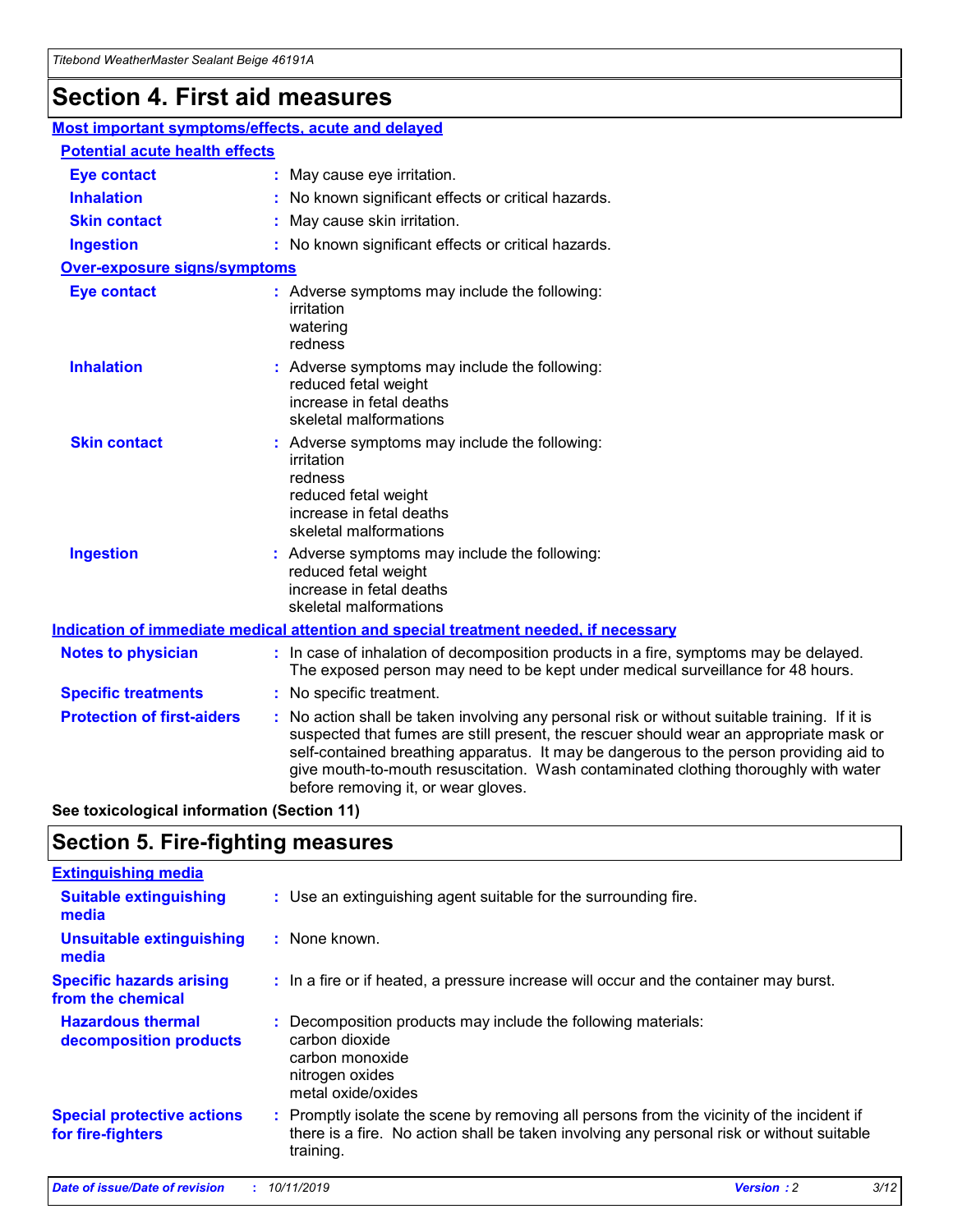# **Section 5. Fire-fighting measures**

**Special protective equipment for fire-fighters** Fire-fighters should wear appropriate protective equipment and self-contained breathing **:** apparatus (SCBA) with a full face-piece operated in positive pressure mode.

## **Section 6. Accidental release measures**

## **Personal precautions, protective equipment and emergency procedures**

| For non-emergency<br>personnel                               | : No action shall be taken involving any personal risk or without suitable training.<br>Evacuate surrounding areas. Keep unnecessary and unprotected personnel from<br>entering. Do not touch or walk through spilled material. Avoid breathing vapor or mist.<br>Provide adequate ventilation. Wear appropriate respirator when ventilation is<br>inadequate. Put on appropriate personal protective equipment.                                                                                                                                                                                                                                                                                             |
|--------------------------------------------------------------|--------------------------------------------------------------------------------------------------------------------------------------------------------------------------------------------------------------------------------------------------------------------------------------------------------------------------------------------------------------------------------------------------------------------------------------------------------------------------------------------------------------------------------------------------------------------------------------------------------------------------------------------------------------------------------------------------------------|
|                                                              | For emergency responders : If specialized clothing is required to deal with the spillage, take note of any information in<br>Section 8 on suitable and unsuitable materials. See also the information in "For non-<br>emergency personnel".                                                                                                                                                                                                                                                                                                                                                                                                                                                                  |
| <b>Environmental precautions</b>                             | : Avoid dispersal of spilled material and runoff and contact with soil, waterways, drains<br>and sewers. Inform the relevant authorities if the product has caused environmental<br>pollution (sewers, waterways, soil or air).                                                                                                                                                                                                                                                                                                                                                                                                                                                                              |
| <b>Methods and materials for containment and cleaning up</b> |                                                                                                                                                                                                                                                                                                                                                                                                                                                                                                                                                                                                                                                                                                              |
| <b>Small spill</b>                                           | : Stop leak if without risk. Move containers from spill area. Dilute with water and mop up<br>if water-soluble. Alternatively, or if water-insoluble, absorb with an inert dry material and<br>place in an appropriate waste disposal container. Dispose of via a licensed waste<br>disposal contractor.                                                                                                                                                                                                                                                                                                                                                                                                     |
| <b>Large spill</b>                                           | : Stop leak if without risk. Move containers from spill area. Approach release from<br>upwind. Prevent entry into sewers, water courses, basements or confined areas. Wash<br>spillages into an effluent treatment plant or proceed as follows. Contain and collect<br>spillage with non-combustible, absorbent material e.g. sand, earth, vermiculite or<br>diatomaceous earth and place in container for disposal according to local regulations<br>(see Section 13). Dispose of via a licensed waste disposal contractor. Contaminated<br>absorbent material may pose the same hazard as the spilled product. Note: see<br>Section 1 for emergency contact information and Section 13 for waste disposal. |

# **Section 7. Handling and storage**

| <b>Precautions for safe handling</b>                                             |                                                                                                                                                                                                                                                                                                                                                                                                                                                                                                                                                                                                                                                                                                                                                                                                                                                  |
|----------------------------------------------------------------------------------|--------------------------------------------------------------------------------------------------------------------------------------------------------------------------------------------------------------------------------------------------------------------------------------------------------------------------------------------------------------------------------------------------------------------------------------------------------------------------------------------------------------------------------------------------------------------------------------------------------------------------------------------------------------------------------------------------------------------------------------------------------------------------------------------------------------------------------------------------|
| <b>Protective measures</b>                                                       | : Put on appropriate personal protective equipment (see Section 8). Persons with a<br>history of skin sensitization problems should not be employed in any process in which<br>this product is used. Avoid exposure - obtain special instructions before use. Avoid<br>exposure during pregnancy. Do not handle until all safety precautions have been read<br>and understood. Do not get in eyes or on skin or clothing. Do not ingest. Avoid<br>breathing vapor or mist. If during normal use the material presents a respiratory hazard,<br>use only with adequate ventilation or wear appropriate respirator. Keep in the original<br>container or an approved alternative made from a compatible material, kept tightly<br>closed when not in use. Empty containers retain product residue and can be hazardous.<br>Do not reuse container. |
| <b>Advice on general</b><br>occupational hygiene                                 | : Eating, drinking and smoking should be prohibited in areas where this material is<br>handled, stored and processed. Workers should wash hands and face before eating,<br>drinking and smoking. Remove contaminated clothing and protective equipment before<br>entering eating areas. See also Section 8 for additional information on hygiene<br>measures.                                                                                                                                                                                                                                                                                                                                                                                                                                                                                    |
| <b>Conditions for safe storage,</b><br>including any<br><b>incompatibilities</b> | Store between the following temperatures: 0 to $120^{\circ}$ C (32 to $248^{\circ}$ F). Store in<br>accordance with local regulations. Store in original container protected from direct<br>sunlight in a dry, cool and well-ventilated area, away from incompatible materials (see<br>Section 10) and food and drink. Store locked up. Keep container tightly closed and<br>sealed until ready for use. Containers that have been opened must be carefully<br>resealed and kept upright to prevent leakage. Do not store in unlabeled containers.<br>Use appropriate containment to avoid environmental contamination. See Section 10 for<br>incompatible materials before handling or use.                                                                                                                                                     |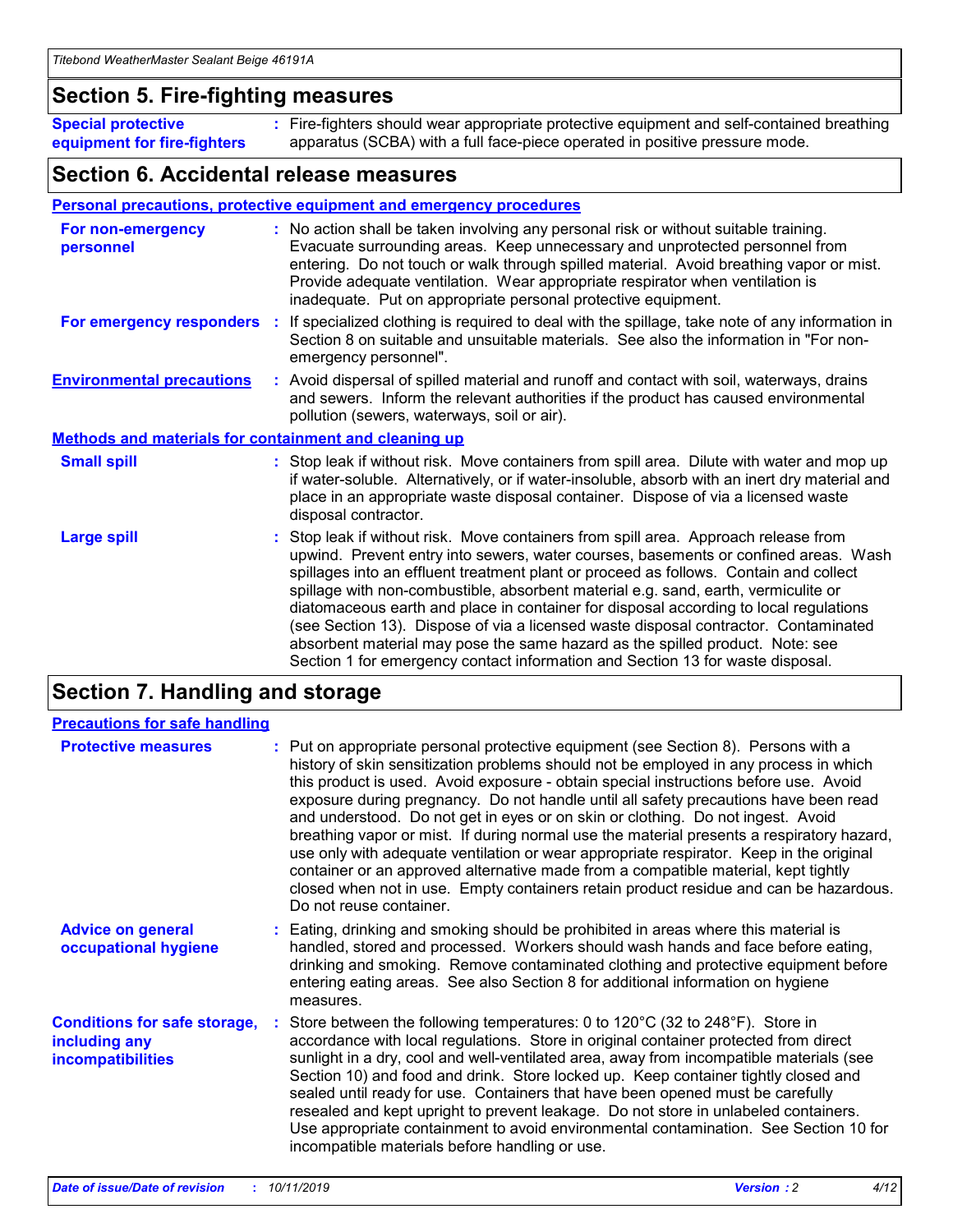# **Section 8. Exposure controls/personal protection**

### **Control parameters**

## **Occupational exposure limits**

| <b>Ingredient name</b>                               |    |                        | <b>Exposure limits</b>                                                                                                                                                                                                                                                                                                                                                                                                                                                                                                                                                                                                 |
|------------------------------------------------------|----|------------------------|------------------------------------------------------------------------------------------------------------------------------------------------------------------------------------------------------------------------------------------------------------------------------------------------------------------------------------------------------------------------------------------------------------------------------------------------------------------------------------------------------------------------------------------------------------------------------------------------------------------------|
| 3-aminopropyltriethoxysilane<br>Dibutyltin dilaurate |    |                        | None.<br>ACGIH TLV (United States, 3/2019). Absorbed through skin.<br>Notes: as Sn<br>TWA: $0.1 \text{ mg/m}^3$ , (as Sn) 8 hours.<br>STEL: 0.2 mg/m <sup>3</sup> , (as Sn) 15 minutes.<br>NIOSH REL (United States, 10/2016). Absorbed through skin.<br>Notes: as Sn<br>TWA: 0.1 mg/m <sup>3</sup> , (as Sn) 10 hours.<br>OSHA PEL (United States, 5/2018). Notes: as Sn<br>TWA: $0.1 \text{ mg/m}^3$ , (as Sn) 8 hours.<br>OSHA PEL 1989 (United States, 3/1989). Absorbed through skin.<br>Notes: measured as Sn<br>TWA: 0.1 mg/m <sup>3</sup> , (measured as Sn) 8 hours. Form: Organic                            |
| <b>Appropriate engineering</b><br>controls           |    |                        | : If user operations generate dust, fumes, gas, vapor or mist, use process enclosures,<br>local exhaust ventilation or other engineering controls to keep worker exposure to<br>airborne contaminants below any recommended or statutory limits.                                                                                                                                                                                                                                                                                                                                                                       |
| <b>Environmental exposure</b><br>controls            |    |                        | Emissions from ventilation or work process equipment should be checked to ensure<br>they comply with the requirements of environmental protection legislation. In some<br>cases, fume scrubbers, filters or engineering modifications to the process equipment<br>will be necessary to reduce emissions to acceptable levels.                                                                                                                                                                                                                                                                                          |
| <b>Individual protection measures</b>                |    |                        |                                                                                                                                                                                                                                                                                                                                                                                                                                                                                                                                                                                                                        |
| <b>Hygiene measures</b>                              |    |                        | : Wash hands, forearms and face thoroughly after handling chemical products, before<br>eating, smoking and using the lavatory and at the end of the working period.<br>Appropriate techniques should be used to remove potentially contaminated clothing.<br>Contaminated work clothing should not be allowed out of the workplace. Wash<br>contaminated clothing before reusing. Ensure that eyewash stations and safety<br>showers are close to the workstation location.                                                                                                                                            |
| <b>Eye/face protection</b>                           |    |                        | : Safety eyewear complying with an approved standard should be used when a risk<br>assessment indicates this is necessary to avoid exposure to liquid splashes, mists,<br>gases or dusts. If contact is possible, the following protection should be worn, unless<br>the assessment indicates a higher degree of protection: chemical splash goggles.                                                                                                                                                                                                                                                                  |
| <b>Skin protection</b>                               |    |                        |                                                                                                                                                                                                                                                                                                                                                                                                                                                                                                                                                                                                                        |
| <b>Hand protection</b>                               |    |                        | : Chemical-resistant, impervious gloves complying with an approved standard should be<br>worn at all times when handling chemical products if a risk assessment indicates this is<br>necessary. Considering the parameters specified by the glove manufacturer, check<br>during use that the gloves are still retaining their protective properties. It should be<br>noted that the time to breakthrough for any glove material may be different for different<br>glove manufacturers. In the case of mixtures, consisting of several substances, the<br>protection time of the gloves cannot be accurately estimated. |
| <b>Body protection</b>                               |    | handling this product. | Personal protective equipment for the body should be selected based on the task being<br>performed and the risks involved and should be approved by a specialist before                                                                                                                                                                                                                                                                                                                                                                                                                                                |
| <b>Other skin protection</b>                         |    |                        | : Appropriate footwear and any additional skin protection measures should be selected<br>based on the task being performed and the risks involved and should be approved by a<br>specialist before handling this product.                                                                                                                                                                                                                                                                                                                                                                                              |
| <b>Respiratory protection</b>                        | ÷. | aspects of use.        | Based on the hazard and potential for exposure, select a respirator that meets the<br>appropriate standard or certification. Respirators must be used according to a<br>respiratory protection program to ensure proper fitting, training, and other important                                                                                                                                                                                                                                                                                                                                                         |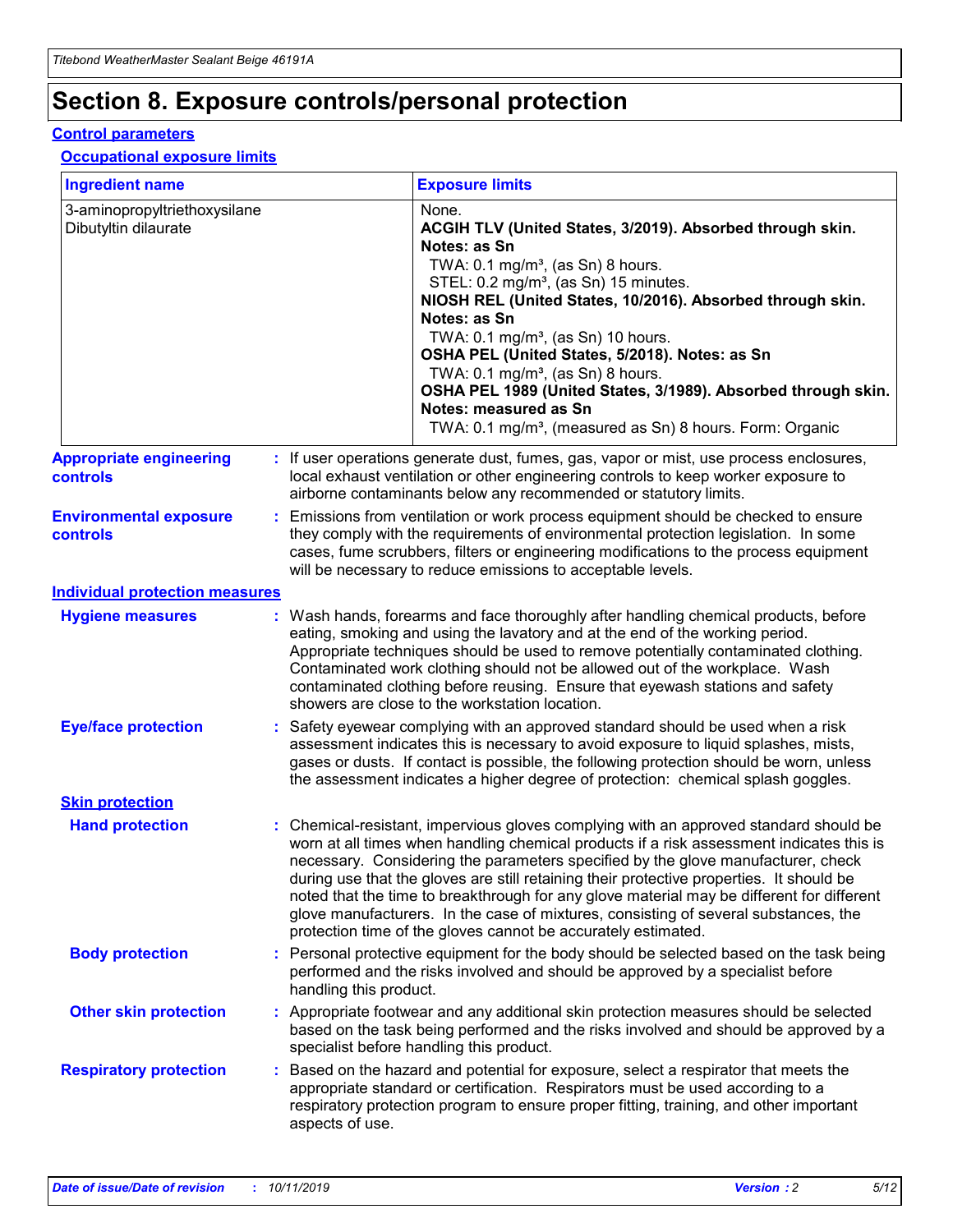# **Section 9. Physical and chemical properties**

#### **Appearance**

| <b>Physical state</b>                                  | : Liquid. [Paste.]                                              |
|--------------------------------------------------------|-----------------------------------------------------------------|
| <b>Color</b>                                           | Beige.                                                          |
| Odor                                                   | None [Slight]                                                   |
| <b>Odor threshold</b>                                  | $:$ Not available.                                              |
| рH                                                     | : Not applicable.                                               |
| <b>Melting point</b>                                   | : Not available.                                                |
| <b>Boiling point</b>                                   | : >100°C (>212°F)                                               |
| <b>Flash point</b>                                     | : Closed cup: >200°C (>392°F) [Setaflash.]                      |
| <b>Evaporation rate</b>                                | $:$ <1 (butyl acetate = 1)                                      |
| <b>Flammability (solid, gas)</b>                       | : Not available.                                                |
| <b>Lower and upper explosive</b><br>(flammable) limits | : Not available.                                                |
| <b>VOC (less water, less</b><br>exempt solvents)       | $: 0$ g/l                                                       |
| <b>Volatility</b>                                      | $: 0\%$ (w/w)                                                   |
| <b>Vapor density</b>                                   | : Not available.                                                |
| <b>Relative density</b>                                | : 1.4329                                                        |
| <b>Solubility</b>                                      | Insoluble in the following materials: cold water and hot water. |
| <b>Solubility in water</b>                             | : Not available.                                                |
| <b>Partition coefficient: n-</b><br>octanol/water      | : Not available.                                                |
|                                                        |                                                                 |
| <b>Auto-ignition temperature</b>                       | : Not available.                                                |
| <b>Decomposition temperature</b>                       | : Not available.                                                |

# **Section 10. Stability and reactivity**

| <b>Reactivity</b>                            |    | : No specific test data related to reactivity available for this product or its ingredients.            |
|----------------------------------------------|----|---------------------------------------------------------------------------------------------------------|
| <b>Chemical stability</b>                    |    | : The product is stable.                                                                                |
| <b>Possibility of hazardous</b><br>reactions |    | : Under normal conditions of storage and use, hazardous reactions will not occur.                       |
| <b>Conditions to avoid</b>                   |    | : No specific data.                                                                                     |
| <b>Incompatible materials</b>                | ٠. | No specific data.                                                                                       |
| <b>Hazardous decomposition</b><br>products   | ÷. | Under normal conditions of storage and use, hazardous decomposition products should<br>not be produced. |

# **Section 11. Toxicological information**

## **Information on toxicological effects**

## **Acute toxicity**

| <b>Product/ingredient name</b> | <b>Result</b>           | <b>Species</b> | <b>Dose</b>                | <b>Exposure</b> |
|--------------------------------|-------------------------|----------------|----------------------------|-----------------|
| 3-aminopropyltriethoxysilane   | <b>ILD50 Dermal</b>     | Rabbit         | 4.29 g/kg                  |                 |
| Dibutyltin dilaurate           | ILD50 Oral<br>LD50 Oral | Rat<br>Rat     | $1.57$ g/kg<br>175 $mg/kg$ |                 |
|                                |                         |                |                            |                 |

**Irritation/Corrosion**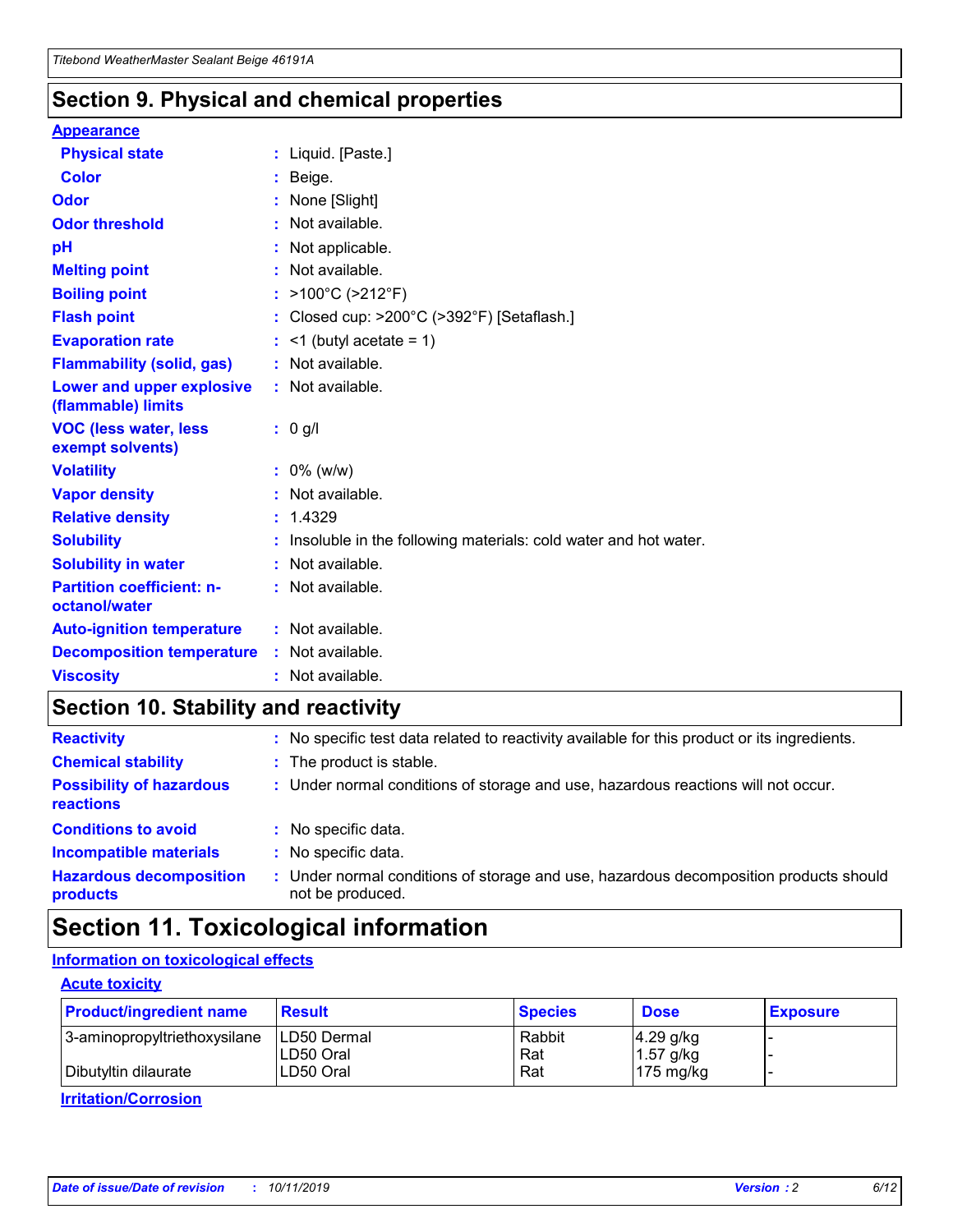# **Section 11. Toxicological information**

| <b>Product/ingredient name</b> | <b>Result</b>            | <b>Species</b> | <b>Score</b> | <b>Exposure</b>     | <b>Observation</b> |
|--------------------------------|--------------------------|----------------|--------------|---------------------|--------------------|
| 3-aminopropyltriethoxysilane   | Eyes - Mild irritant     | Rabbit         |              | $100 \text{ mg}$    |                    |
|                                | Eyes - Severe irritant   | Rabbit         |              | 24 hours 750        |                    |
|                                |                          |                |              | ug                  |                    |
|                                | Skin - Severe irritant   | Rabbit         |              | 24 hours 5          |                    |
|                                |                          |                |              | mq                  |                    |
| Dibutyltin dilaurate           | Eyes - Moderate irritant | Rabbit         |              | <b>24 hours 100</b> |                    |
|                                | Skin - Severe irritant   | Rabbit         |              | mg<br>500 mg        |                    |
|                                |                          |                |              |                     |                    |

## **Sensitization**

Not available.

## **Mutagenicity**

Not available.

#### **Carcinogenicity**

Not available.

#### **Reproductive toxicity**

Not available.

#### **Teratogenicity**

Not available.

### **Specific target organ toxicity (single exposure)**

Not available.

#### **Specific target organ toxicity (repeated exposure)**

| <b>Name</b>                                                                  |                                                                                                                             | <b>Category</b> | <b>Route of</b><br>exposure  | <b>Target organs</b> |
|------------------------------------------------------------------------------|-----------------------------------------------------------------------------------------------------------------------------|-----------------|------------------------------|----------------------|
| Dibutyltin dilaurate                                                         |                                                                                                                             | Category 1      | $\qquad \qquad \blacksquare$ | respiratory system   |
| <b>Aspiration hazard</b><br>Not available.                                   |                                                                                                                             |                 |                              |                      |
| <b>Information on the likely</b><br>routes of exposure                       | : Not available.                                                                                                            |                 |                              |                      |
| <b>Potential acute health effects</b>                                        |                                                                                                                             |                 |                              |                      |
| <b>Eye contact</b>                                                           | : May cause eye irritation.                                                                                                 |                 |                              |                      |
| <b>Inhalation</b>                                                            | : No known significant effects or critical hazards.                                                                         |                 |                              |                      |
| <b>Skin contact</b>                                                          | : May cause skin irritation.                                                                                                |                 |                              |                      |
| <b>Ingestion</b>                                                             | : No known significant effects or critical hazards.                                                                         |                 |                              |                      |
| Symptoms related to the physical, chemical and toxicological characteristics |                                                                                                                             |                 |                              |                      |
| <b>Eye contact</b>                                                           | : Adverse symptoms may include the following:<br>irritation<br>watering<br>redness                                          |                 |                              |                      |
| <b>Inhalation</b>                                                            | : Adverse symptoms may include the following:<br>reduced fetal weight<br>increase in fetal deaths<br>skeletal malformations |                 |                              |                      |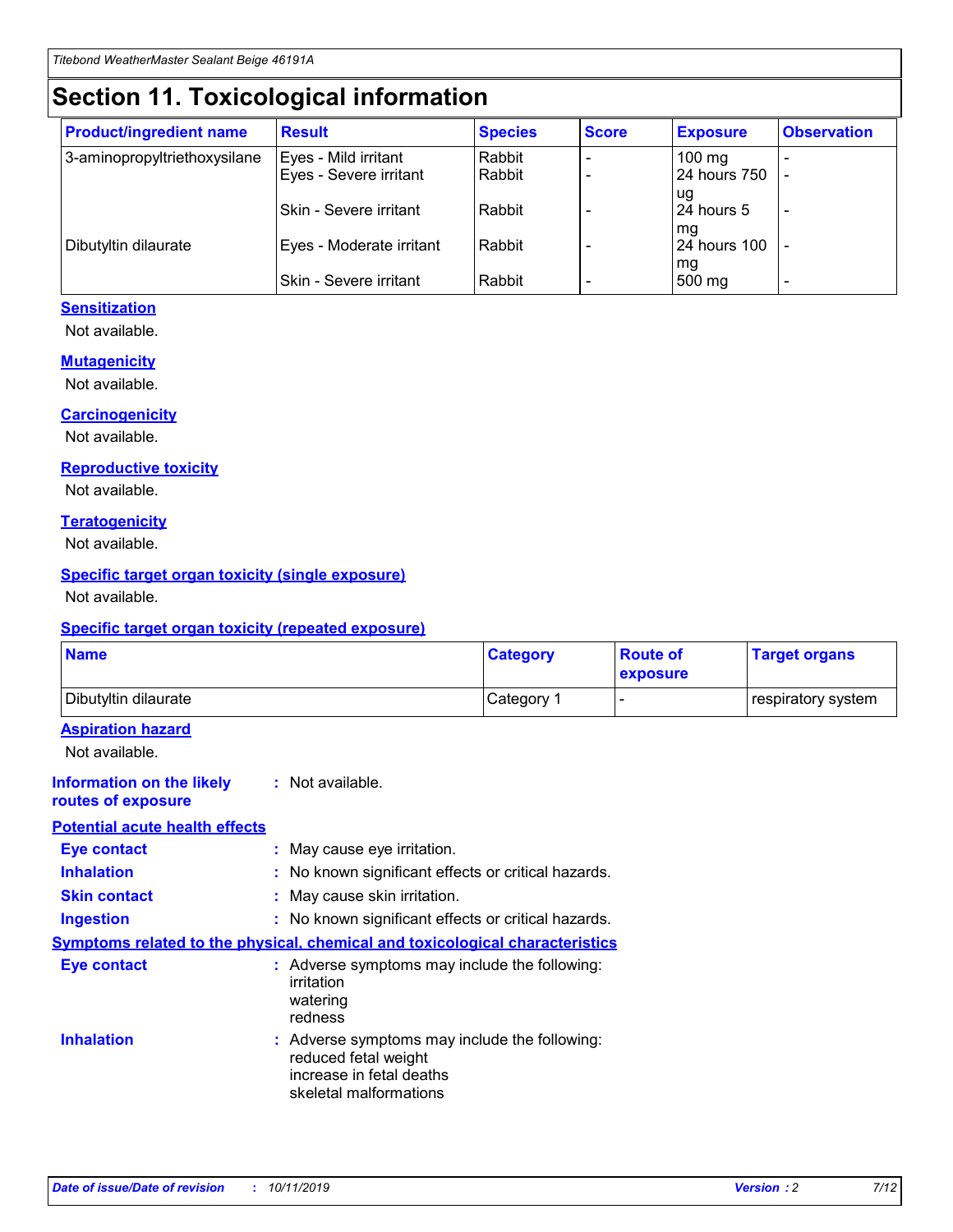# **Section 11. Toxicological information**

| <b>Skin contact</b>                     | : Adverse symptoms may include the following:<br>irritation<br>redness<br>reduced fetal weight<br>increase in fetal deaths<br>skeletal malformations |
|-----------------------------------------|------------------------------------------------------------------------------------------------------------------------------------------------------|
| <b>Ingestion</b>                        | : Adverse symptoms may include the following:<br>reduced fetal weight<br>increase in fetal deaths<br>skeletal malformations                          |
|                                         | Delayed and immediate effects and also chronic effects from short and long term exposure                                                             |
| <b>Short term exposure</b>              |                                                                                                                                                      |
| <b>Potential immediate</b><br>effects   | : Not available.                                                                                                                                     |
| <b>Potential delayed effects</b>        | : Not available.                                                                                                                                     |
| <b>Long term exposure</b>               |                                                                                                                                                      |
| <b>Potential immediate</b><br>effects   | : Not available.                                                                                                                                     |
| <b>Potential delayed effects</b>        | : Not available.                                                                                                                                     |
| <b>Potential chronic health effects</b> |                                                                                                                                                      |
| Not available.                          |                                                                                                                                                      |
| <b>General</b>                          | : Once sensitized, a severe allergic reaction may occur when subsequently exposed to<br>very low levels.                                             |
| <b>Carcinogenicity</b>                  | : No known significant effects or critical hazards.                                                                                                  |
| <b>Mutagenicity</b>                     | No known significant effects or critical hazards.                                                                                                    |
| <b>Teratogenicity</b>                   | May damage the unborn child.                                                                                                                         |
| <b>Developmental effects</b>            | : No known significant effects or critical hazards.                                                                                                  |
| <b>Fertility effects</b>                | : May damage fertility.                                                                                                                              |
| <b>Numerical measures of toxicity</b>   |                                                                                                                                                      |
| <b>Acute toxicity estimates</b>         |                                                                                                                                                      |
| .                                       |                                                                                                                                                      |

Not available.

# **Section 12. Ecological information**

## **Toxicity**

| <b>Product/ingredient name</b> | <b>Result</b>                     | <b>Species</b>                            | <b>Exposure</b> |
|--------------------------------|-----------------------------------|-------------------------------------------|-----------------|
| Dibutyltin dilaurate           | Chronic EC10 > 2 mg/l Fresh water | Algae - Scenedesmus<br><b>Subspicatus</b> | l 96 hours      |

## **Persistence and degradability**

| <b>Product/ingredient name</b> | Test                                                                           | <b>Result</b>  |                   | <b>Dose</b> | <b>Inoculum</b>         |
|--------------------------------|--------------------------------------------------------------------------------|----------------|-------------------|-------------|-------------------------|
| Dibutyltin dilaurate           | OECD 301F<br>Ready<br>Biodegradability -<br>Manometric<br>Respirometry<br>Test | 23 % - 28 days |                   |             |                         |
| <b>Product/ingredient name</b> | <b>Aquatic half-life</b>                                                       |                | <b>Photolysis</b> |             | <b>Biodegradability</b> |
| Dibutyltin dilaurate           |                                                                                |                |                   |             | Inherent                |

## **Bioaccumulative potential**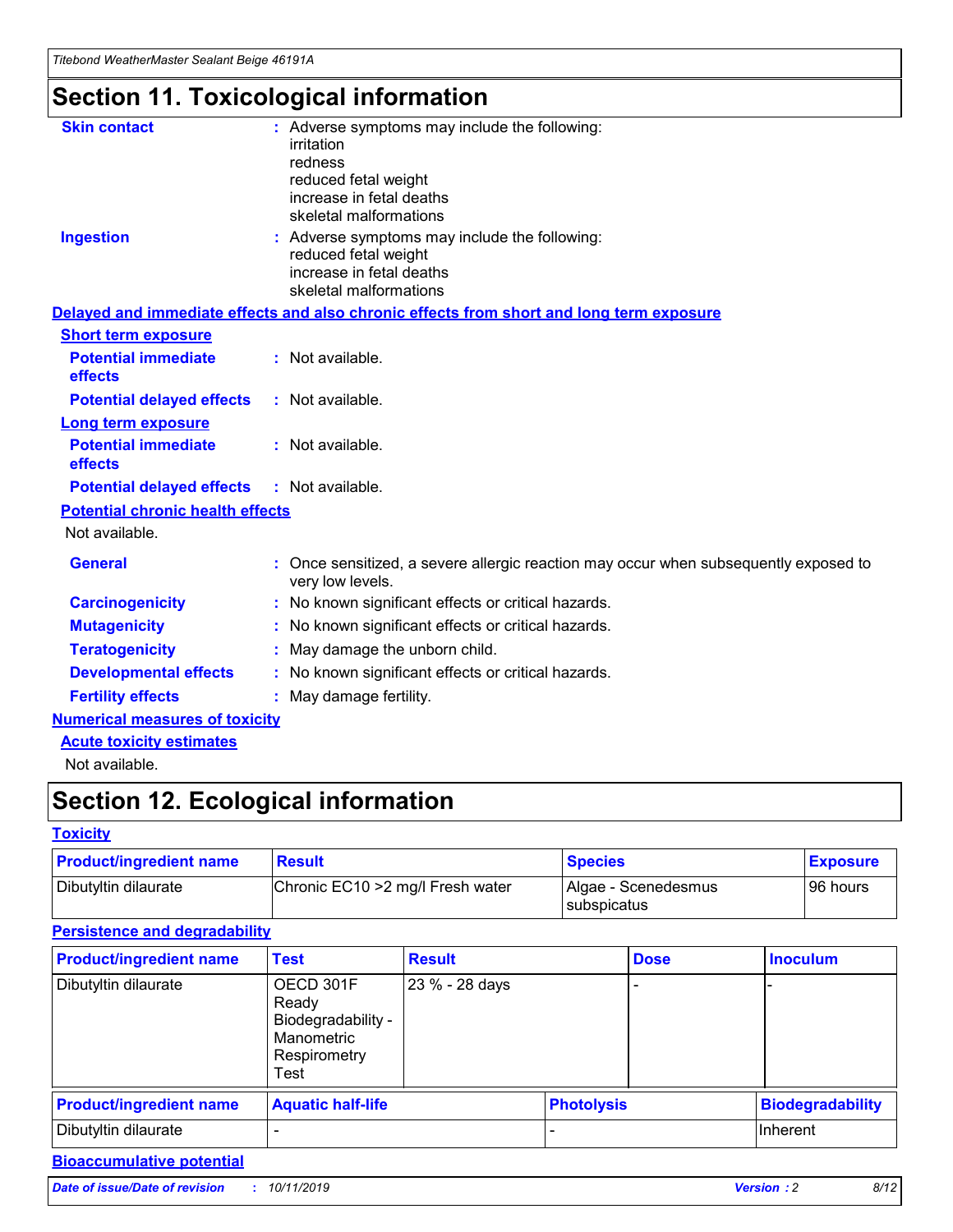# **Section 12. Ecological information**

| <b>Product/ingredient name</b> | $LoaPow$ | <b>BCF</b> | <b>Potential</b> |
|--------------------------------|----------|------------|------------------|
| 3-aminopropyltriethoxysilane   | 1.7      | 3.4        | low              |
| Dibutyltin dilaurate           | 4.44     | 2.91       | low              |

## **Mobility in soil**

| <i></i>                                                       |                                                     |
|---------------------------------------------------------------|-----------------------------------------------------|
| <b>Soil/water partition</b><br>coefficient (K <sub>oc</sub> ) | : Not available.                                    |
| <b>Other adverse effects</b>                                  | : No known significant effects or critical hazards. |

# **Section 13. Disposal considerations**

**Disposal methods :**

The generation of waste should be avoided or minimized wherever possible. Disposal of this product, solutions and any by-products should at all times comply with the requirements of environmental protection and waste disposal legislation and any regional local authority requirements. Dispose of surplus and non-recyclable products via a licensed waste disposal contractor. Waste should not be disposed of untreated to the sewer unless fully compliant with the requirements of all authorities with jurisdiction. Waste packaging should be recycled. Incineration or landfill should only be considered when recycling is not feasible. This material and its container must be disposed of in a safe way. Care should be taken when handling emptied containers that have not been cleaned or rinsed out. Empty containers or liners may retain some product residues. Avoid dispersal of spilled material and runoff and contact with soil, waterways, drains and sewers.

# **Section 14. Transport information**

|                                      | <b>DOT</b><br><b>Classification</b> | <b>TDG</b><br><b>Classification</b> | <b>Mexico</b><br><b>Classification</b> | <b>ADR/RID</b>           | <b>IMDG</b>     | <b>IATA</b>              |
|--------------------------------------|-------------------------------------|-------------------------------------|----------------------------------------|--------------------------|-----------------|--------------------------|
| <b>UN number</b>                     | Not regulated.                      | Not regulated.                      | Not regulated.                         | Not regulated.           | Not regulated.  | Not regulated.           |
| <b>UN proper</b><br>shipping name    | $\qquad \qquad$                     |                                     |                                        |                          |                 |                          |
| <b>Transport</b><br>hazard class(es) | $\overline{\phantom{m}}$            | $\qquad \qquad$                     | $\qquad \qquad$                        | $\overline{\phantom{a}}$ | $\qquad \qquad$ | $\overline{\phantom{0}}$ |
| <b>Packing group</b>                 | $\overline{\phantom{a}}$            | -                                   |                                        |                          |                 |                          |
| <b>Environmental</b><br>hazards      | No.                                 | No.                                 | No.                                    | No.                      | No.             | No.                      |

# **Section 15. Regulatory information**

## **U.S. Federal regulations**

## **SARA 302/304**

## **Composition/information on ingredients**

No products were found.

**SARA 304 RQ :** Not applicable.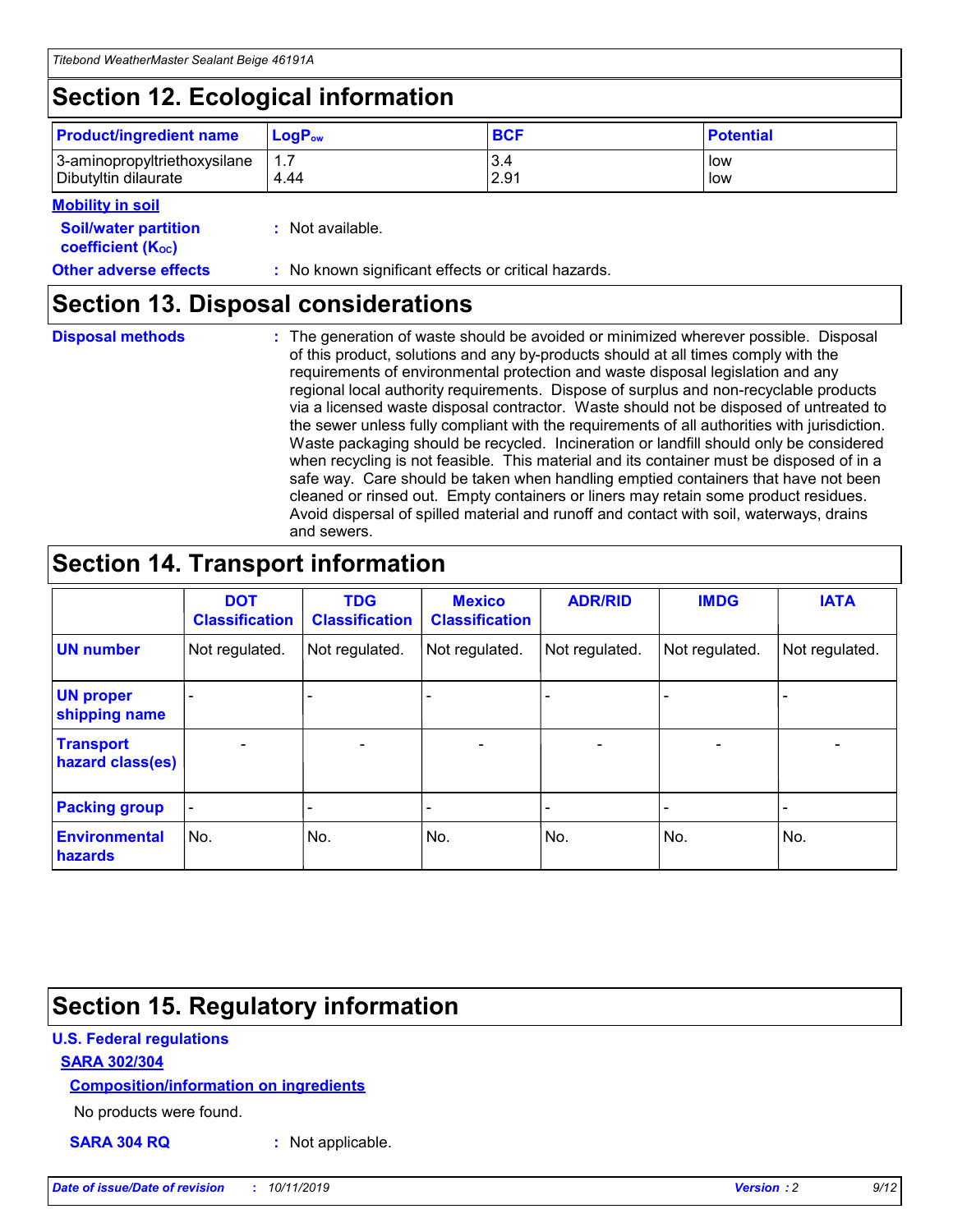# **Section 15. Regulatory information**

## **SARA 311/312**

**Classification :** EYE IRRITATION - Category 2B SKIN SENSITIZATION - Category 1 TOXIC TO REPRODUCTION (Fertility) - Category 1B TOXIC TO REPRODUCTION (Unborn child) - Category 1B

## **Composition/information on ingredients**

| <b>Name</b>                  | $\frac{9}{6}$ | <b>Classification</b>                                                                                            |
|------------------------------|---------------|------------------------------------------------------------------------------------------------------------------|
| 3-aminopropyltriethoxysilane | $\leq$ 3      | <b>FLAMMABLE LIQUIDS - Category 4</b><br><b>ACUTE TOXICITY (oral) - Category 4</b>                               |
|                              |               | SKIN IRRITATION - Category 2<br>EYE IRRITATION - Category 2A                                                     |
| Dibutyltin dilaurate         | ≤0.3          | ACUTE TOXICITY (oral) - Category 3<br>SKIN CORROSION - Category 1C                                               |
|                              |               | SERIOUS EYE DAMAGE - Category 1<br>SKIN SENSITIZATION - Category 1<br><b>GERM CELL MUTAGENICITY - Category 2</b> |
|                              |               | TOXIC TO REPRODUCTION (Fertility) - Category 1B<br>TOXIC TO REPRODUCTION (Unborn child) - Category 1B            |
|                              |               | SPECIFIC TARGET ORGAN TOXICITY (REPEATED<br>EXPOSURE) (respiratory system) - Category 1                          |

### **State regulations**

| <b>Massachusetts</b> | : None of the components are listed. |
|----------------------|--------------------------------------|
| <b>New York</b>      | : None of the components are listed. |
| <b>New Jersey</b>    | : None of the components are listed. |
| <b>Pennsylvania</b>  | : None of the components are listed. |

### **California Prop. 65**

**A** WARNING: This product can expose you to methanol, which is known to the State of California to cause birth defects or other reproductive harm. For more information go to www.P65Warnings.ca.gov.

| <b>Ingredient name</b> | No significant risk Maximum<br>level | acceptable dosage<br>level |
|------------------------|--------------------------------------|----------------------------|
| methanol               |                                      | Yes.                       |

### **International regulations**

**Chemical Weapon Convention List Schedules I, II & III Chemicals** Not listed.

### **Montreal Protocol**

Not listed.

### **Stockholm Convention on Persistent Organic Pollutants**

Not listed.

## **UNECE Aarhus Protocol on POPs and Heavy Metals**

Not listed.

## **Inventory list**

# **China :** All components are listed or exempted.

#### **United States TSCA 8(b) inventory :** All components are active or exempted.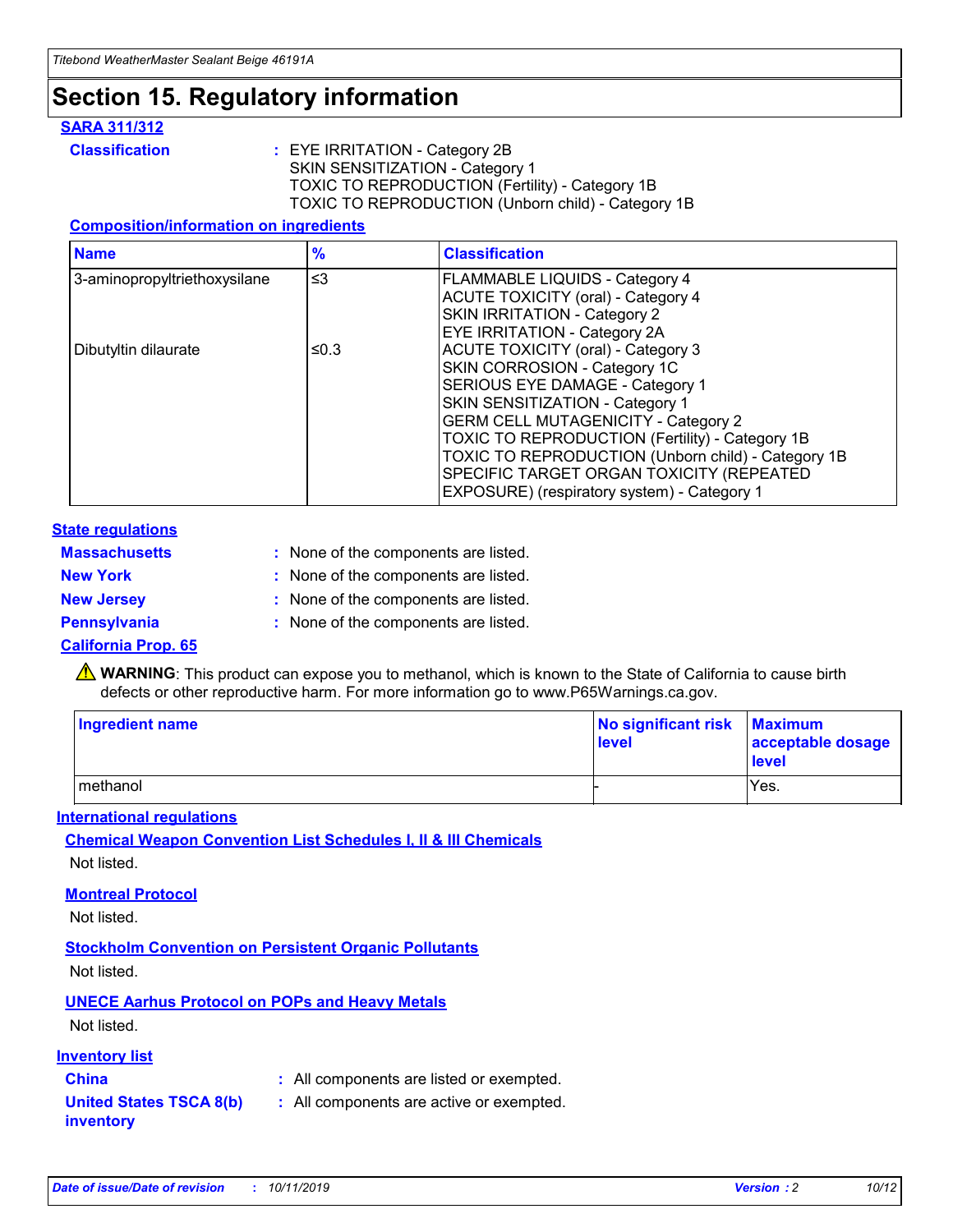# **Section 16. Other information**

**Hazardous Material Information System (U.S.A.)**



**Caution: HMIS® ratings are based on a 0-4 rating scale, with 0 representing minimal hazards or risks, and 4 representing significant hazards or risks. Although HMIS® ratings and the associated label are not required on SDSs or products leaving a facility under 29 CFR 1910.1200, the preparer may choose to provide them. HMIS® ratings are to be used with a fully implemented HMIS® program. HMIS® is a registered trademark and service mark of the American Coatings Association, Inc.**

**The customer is responsible for determining the PPE code for this material. For more information on HMIS® Personal Protective Equipment (PPE) codes, consult the HMIS® Implementation Manual.**

#### **National Fire Protection Association (U.S.A.)**



**Reprinted with permission from NFPA 704-2001, Identification of the Hazards of Materials for Emergency Response Copyright ©1997, National Fire Protection Association, Quincy, MA 02269. This reprinted material is not the complete and official position of the National Fire Protection Association, on the referenced subject which is represented only by the standard in its entirety.**

**Copyright ©2001, National Fire Protection Association, Quincy, MA 02269. This warning system is intended to be interpreted and applied only by properly trained individuals to identify fire, health and reactivity hazards of chemicals. The user is referred to certain limited number of chemicals with recommended classifications in NFPA 49 and NFPA 325, which would be used as a guideline only. Whether the chemicals are classified by NFPA or not, anyone using the 704 systems to classify chemicals does so at their own risk.**

#### **Procedure used to derive the classification**

| <b>Classification</b>                                                                                                                                                    |                                                                                                                                                                                                                                                                                                                                                                                                                                                                                                                                                               | <b>Justification</b>                                                     |
|--------------------------------------------------------------------------------------------------------------------------------------------------------------------------|---------------------------------------------------------------------------------------------------------------------------------------------------------------------------------------------------------------------------------------------------------------------------------------------------------------------------------------------------------------------------------------------------------------------------------------------------------------------------------------------------------------------------------------------------------------|--------------------------------------------------------------------------|
| EYE IRRITATION - Category 2B<br>SKIN SENSITIZATION - Category 1<br>TOXIC TO REPRODUCTION (Fertility) - Category 1B<br>TOXIC TO REPRODUCTION (Unborn child) - Category 1B |                                                                                                                                                                                                                                                                                                                                                                                                                                                                                                                                                               | Expert judgment<br>Expert judgment<br>Expert judgment<br>Expert judgment |
| <b>History</b>                                                                                                                                                           |                                                                                                                                                                                                                                                                                                                                                                                                                                                                                                                                                               |                                                                          |
| <b>Date of printing</b>                                                                                                                                                  | : 4/22/2022                                                                                                                                                                                                                                                                                                                                                                                                                                                                                                                                                   |                                                                          |
| Date of issue/Date of<br>revision                                                                                                                                        | : 10/11/2019                                                                                                                                                                                                                                                                                                                                                                                                                                                                                                                                                  |                                                                          |
| Date of previous issue                                                                                                                                                   | : 10/16/2020                                                                                                                                                                                                                                                                                                                                                                                                                                                                                                                                                  |                                                                          |
| <b>Version</b>                                                                                                                                                           | $\therefore$ 2                                                                                                                                                                                                                                                                                                                                                                                                                                                                                                                                                |                                                                          |
| <b>Key to abbreviations</b>                                                                                                                                              | $:$ ATE = Acute Toxicity Estimate<br><b>BCF</b> = Bioconcentration Factor<br>GHS = Globally Harmonized System of Classification and Labelling of Chemicals<br>IATA = International Air Transport Association<br>IBC = Intermediate Bulk Container<br><b>IMDG = International Maritime Dangerous Goods</b><br>LogPow = logarithm of the octanol/water partition coefficient<br>MARPOL = International Convention for the Prevention of Pollution From Ships, 1973<br>as modified by the Protocol of 1978. ("Marpol" = marine pollution)<br>UN = United Nations |                                                                          |